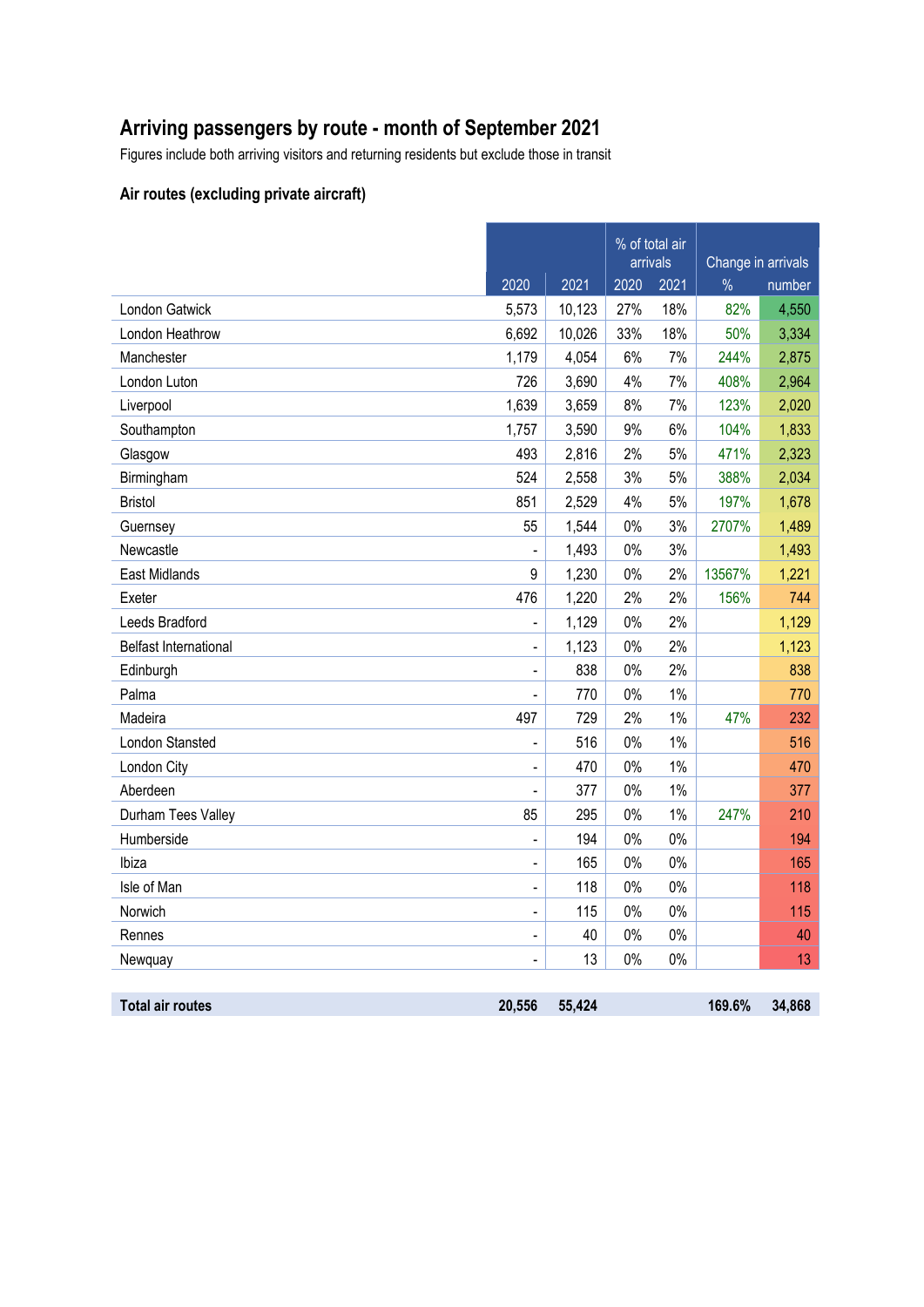# **Arriving passengers by route - month of September 2021**

Figures include both arriving visitors and returning residents but exclude those in transit

### **Sea routes**

|                    |       |        | % of total<br>sea arrivals |      | Change in arrivals |        |
|--------------------|-------|--------|----------------------------|------|--------------------|--------|
|                    | 2020  | 2021   | 2020                       | 2021 | $\%$               | number |
| Poole              | 3,412 | 7,228  | 65%                        | 55%  | 112%               | 3,816  |
| St Malo            | 1,175 | 4,668  | 22%                        | 35%  | 297%               | 3,493  |
| Guernsey           | 79    | 721    | 2%                         | 5%   | 813%               | 642    |
| Visiting Yachtsmen | 36    | 319    | $1\%$                      | 2%   | 786%               | 283    |
| Portsmouth         | 553   | 249    | 11%                        | 2%   | $-55%$             | $-304$ |
|                    |       |        |                            |      |                    |        |
| Total sea routes   | 5,255 | 13,185 |                            |      | 150.9%             | 7,930  |

**Air and Sea combined**

|                              |        |        | share of<br>arrivals by<br>air |      | Change in arrivals |        |
|------------------------------|--------|--------|--------------------------------|------|--------------------|--------|
|                              | 2020   | 2021   | 2020                           | 2021 | $\%$               | number |
| Total arrivals (air and sea) | 25,811 | 68,609 | 80%                            | 81%  | 165.8%             | 42.798 |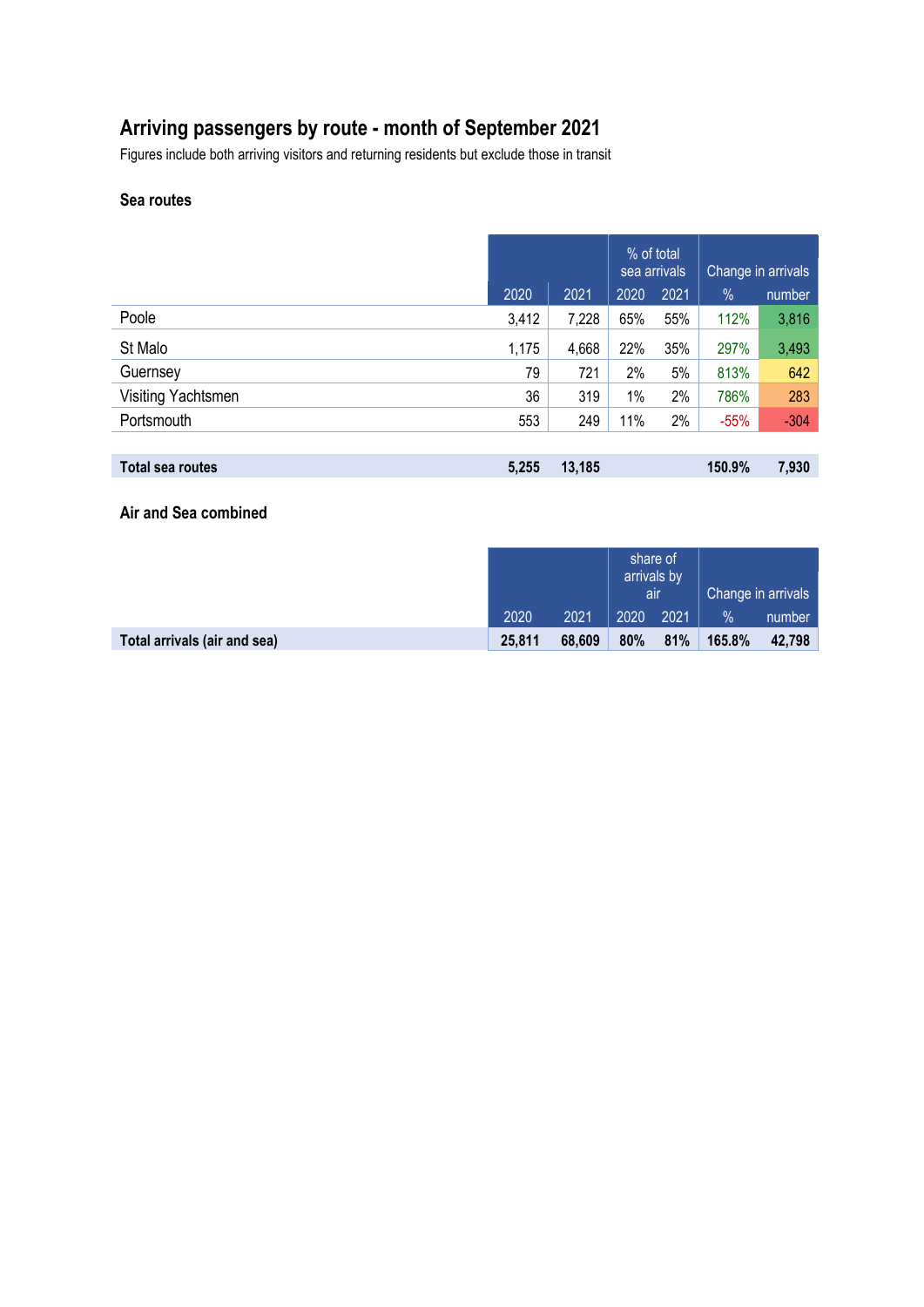# **Arriving passengers by route - Year-to-date 2021**

Figures include both arriving visitors and returning residents but exclude those in transit **Air routes (excluding private aircraft)**

|                              |                              |                          |       | % of total air<br>arrivals |         | Change in arrivals |
|------------------------------|------------------------------|--------------------------|-------|----------------------------|---------|--------------------|
|                              | 2020                         | 2021                     | 2020  | 2021                       | $\%$    | number             |
| London Heathrow              | 19,852                       | 41,961                   | 10%   | 20%                        | 111%    | 22,109             |
| London Gatwick               | 85,545                       | 39,191                   | 45%   | 19%                        | $-54%$  | $-46,354$          |
| Southampton                  | 18,074                       | 17,086                   | 9%    | 8%                         | $-5%$   | $-988$             |
| Manchester                   | 8,839                        | 15,488                   | 5%    | 7%                         | 75%     | 6,649              |
| Liverpool                    | 17,476                       | 12,874                   | 9%    | 6%                         | $-26%$  | $-4,602$           |
| London Luton                 | 3,127                        | 10,701                   | 2%    | 5%                         | 242%    | 7,574              |
| Glasgow                      | 4,882                        | 10,094                   | 3%    | 5%                         | 107%    | 5,212              |
| <b>Bristol</b>               | 3,621                        | 9,189                    | 2%    | 4%                         | 154%    | 5,568              |
| Birmingham                   | 4,646                        | 9,088                    | 2%    | 4%                         | 96%     | 4,442              |
| <b>Belfast International</b> | 1,044                        | 5,081                    | 1%    | 2%                         | 387%    | 4,037              |
| Exeter                       | 3,485                        | 4,666                    | 2%    | 2%                         | 34%     | 1,181              |
| Newcastle                    | 1,561                        | 4,306                    | 1%    | 2%                         | 176%    | 2,745              |
| Leeds Bradford               |                              | 4,292                    | 0%    | 2%                         |         | 4,292              |
| East Midlands                | 1,069                        | 3,927                    | $1\%$ | 2%                         | 267%    | 2,858              |
| Edinburgh                    | 2,450                        | 3,111                    | 1%    | 2%                         | 27%     | 661                |
| Guernsey                     | 8,910                        | 2,960                    | 5%    | 1%                         | $-67%$  | $-5,950$           |
| London Stansted              |                              | 2,174                    | 0%    | 1%                         |         | 2,174              |
| Palma                        | 342                          | 2,136                    | 0%    | 1%                         | 525%    | 1,794              |
| Madeira                      | 2,853                        | 1,950                    | 1%    | 1%                         | $-32%$  | $-903$             |
| London City                  | 2,035                        | 1,631                    | 1%    | 1%                         | $-20%$  | $-404$             |
| Durham Tees Valley           | 85                           | 1,331                    | 0%    | 1%                         | 1466%   | 1,246              |
| Aberdeen                     | $\blacksquare$               | 1,003                    | 0%    | 0%                         |         | 1,003              |
| Humberside                   | $\blacksquare$               | 646                      | 0%    | $0\%$                      |         | 646                |
| Newquay                      |                              | 499                      | 0%    | 0%                         |         | 499                |
| Rennes                       | 66                           | 422                      | 0%    | 0%                         | 539%    | 356                |
| Isle of Man                  | $\blacksquare$               | 374                      | 0%    | 0%                         |         | 374                |
| Ibiza                        | $\qquad \qquad \blacksquare$ | 318                      | 0%    | 0%                         |         | 318                |
| Norwich                      | $\qquad \qquad \blacksquare$ | 290                      | $0\%$ | 0%                         |         | 290                |
| Dublin                       | -                            | 95                       | 0%    | 0%                         |         | 95                 |
| Bastia-Poretta (Corsica)     | -                            | 66                       | 0%    | $0\%$                      |         | 66                 |
| Doncaster                    | $\qquad \qquad \blacksquare$ | 32                       | 0%    | 0%                         |         | 32                 |
| Cardiff                      | 815                          | $\overline{\phantom{0}}$ | $0\%$ | $0\%$                      | $-100%$ | $-815$             |
| Tenerife                     | 631                          | $\overline{\phantom{0}}$ | 0%    | $0\%$                      | $-100%$ | $-631$             |
| Geneva                       | 459                          |                          | 0%    | 0%                         | $-100%$ | $-459$             |
| Paris                        | 148                          | $\overline{\phantom{0}}$ | 0%    | $0\%$                      | $-100%$ | $-148$             |
| Grenoble                     | 65                           |                          | 0%    | $0\%$                      | $-100%$ | $-65$              |
| Warsaw                       | 11                           | $\overline{\phantom{0}}$ | 0%    | $0\%$                      | $-100%$ | $-11$              |
| <b>Total air routes</b>      | 192,091                      | 206,982                  |       |                            | 7.8%    | 14,891             |